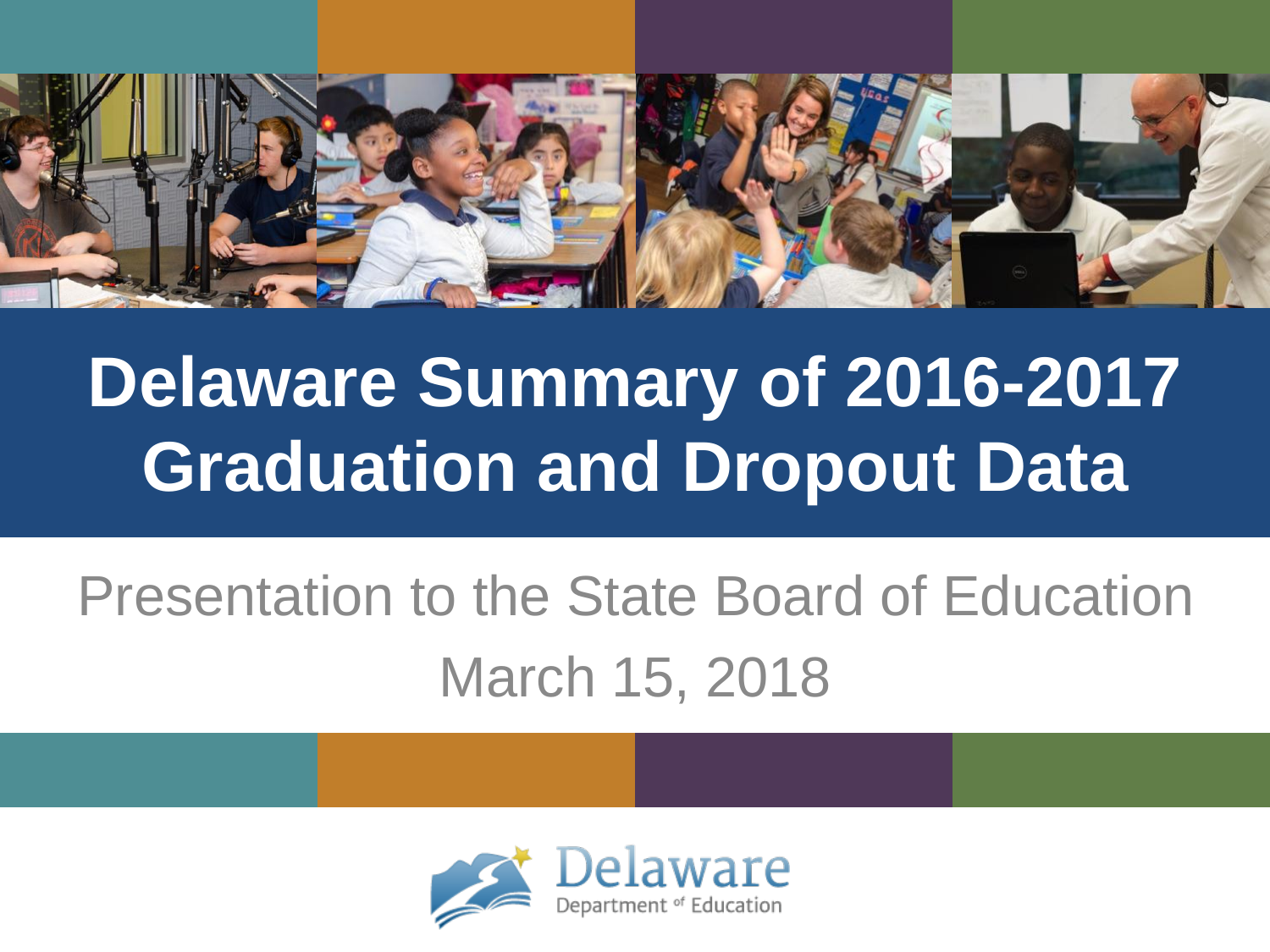## **GRADUATION DATA 2013–2017**



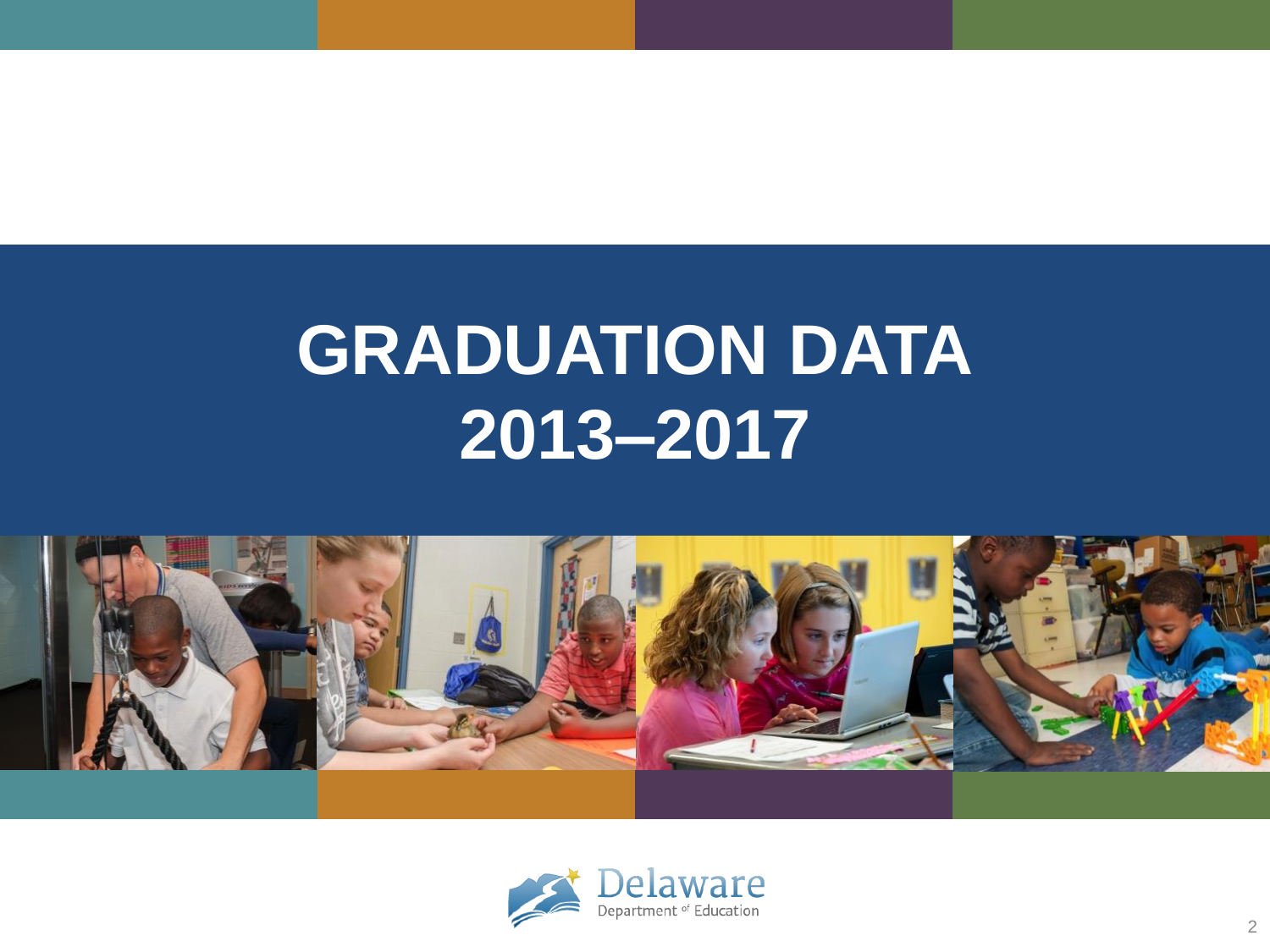### **Four-Year Adjusted Cohort Graduation Rate Calculation, Class of 2017**

- *Numerator* Number of 2017 cohort members who earned a regular high school diploma through the summer of 2017
- *Denominator* Number of first-time 9th graders in the fall of 2013 (starting cohort) plus students who transferred in, minus students who transferred out, emigrated, or deceased during school years 2013– 2014, 2014–2015, 2015–2016 and 2016–2017

2013 1<sup>st</sup> time 9<sup>th</sup> graders + incoming students – exiting students within the 4-year cohort Number of 2017 cohort members earning diploma through summer 2017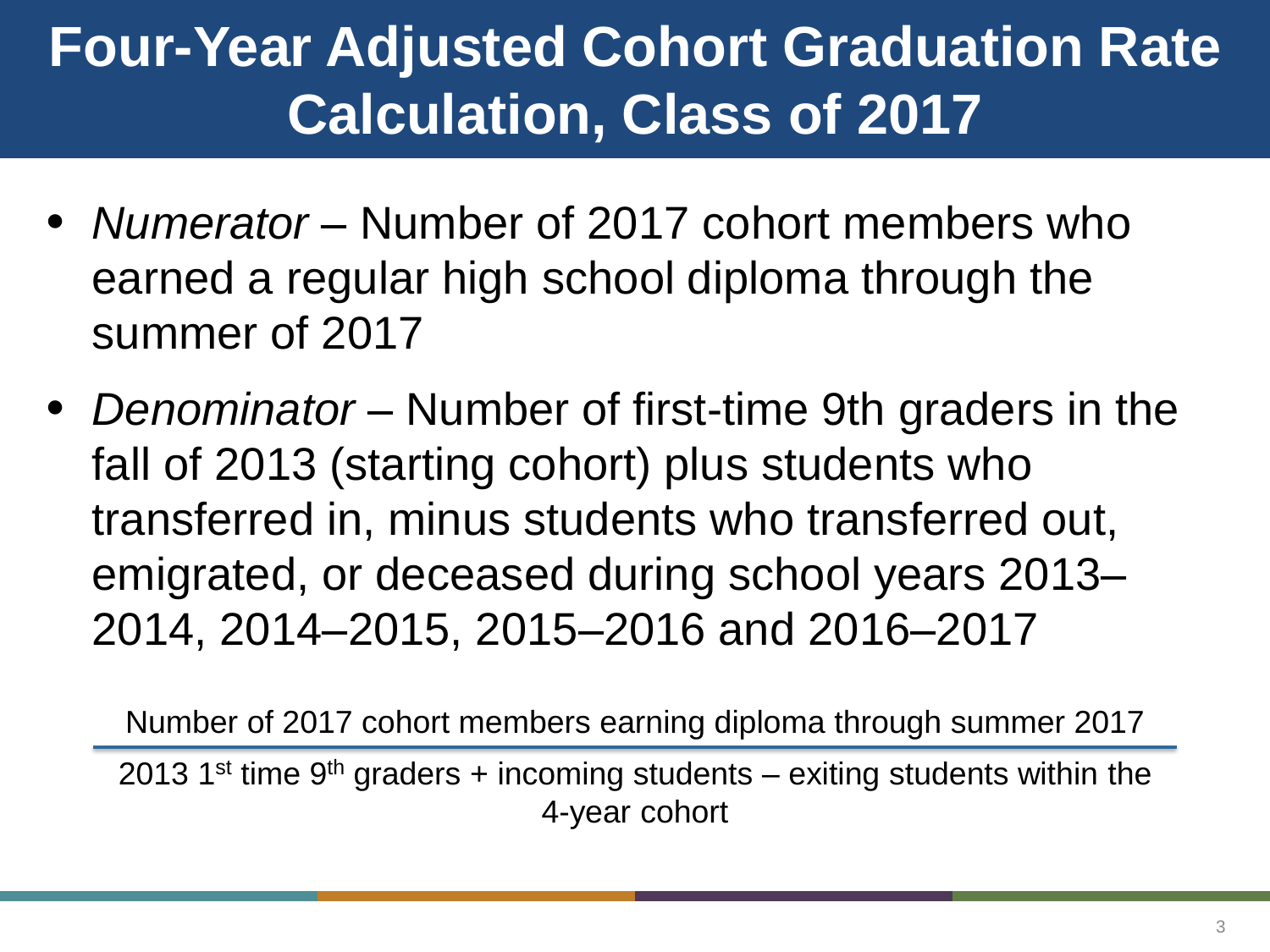### **Graduation Summary Statewide Data**

- For the 2016-2017 school year:
	- 8,749 of the 10,203 students in the cohort graduated at the end of the school year with a regular high school diploma
	- Annual graduation rate for 2016-2017 is 85.75%
	- Slight increase from the previous year's rate of 84.66%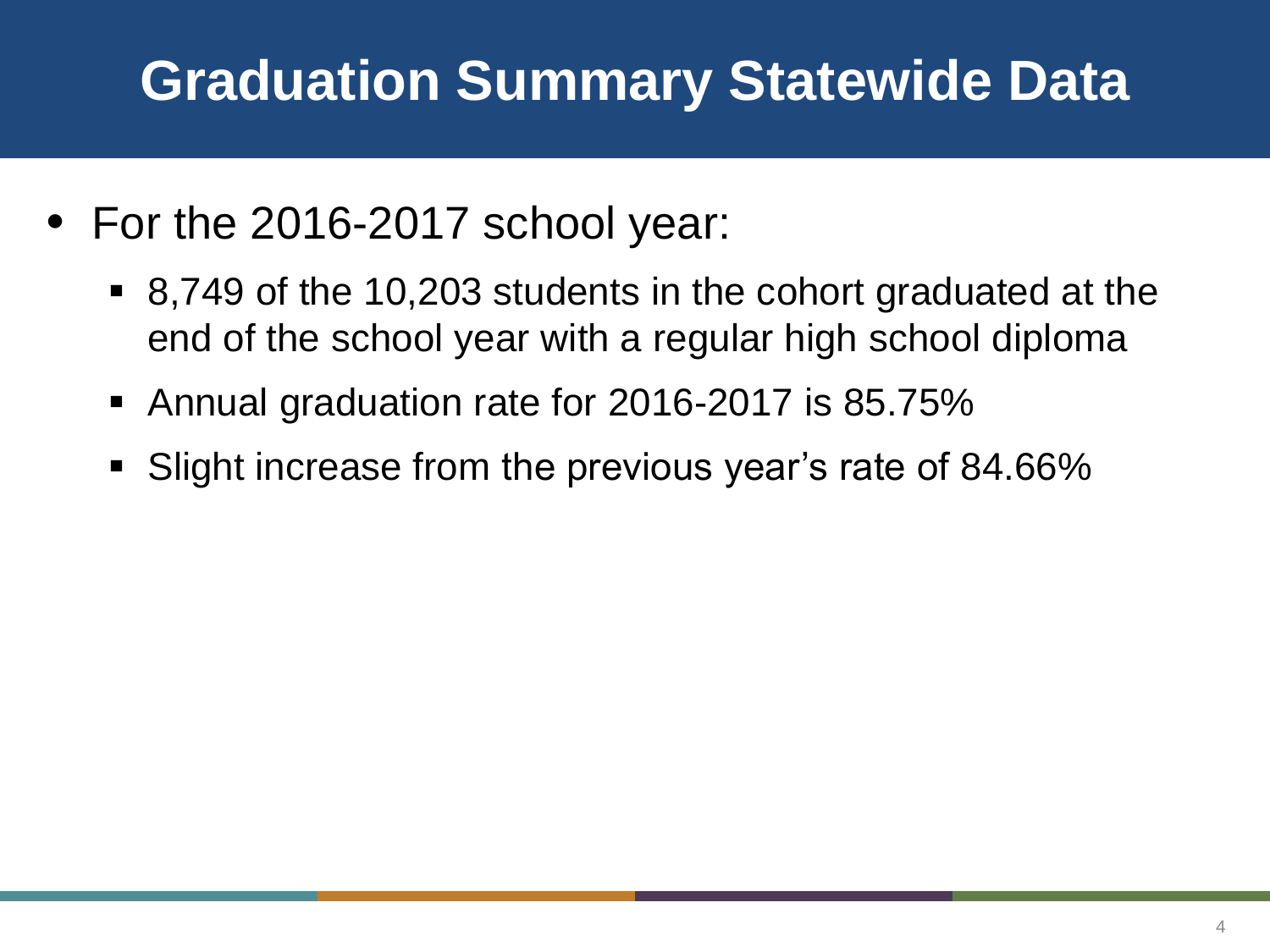### **Class of 2017 Graduation Rates by Subgroup**

| <b>Student Group</b>              | <b>Students in</b><br><b>Cohort</b> | <b>Graduates</b> | <b>Graduation</b><br><b>Rate</b> |
|-----------------------------------|-------------------------------------|------------------|----------------------------------|
| <b>All Students</b>               | 10,203                              | 8,749            | 85.8%                            |
| African American                  | 3,198                               | 2,606            | 81.5%                            |
| American Indian                   | 41                                  | 31               | 75.6%                            |
| Asian                             | 343                                 | 328              | $>95.0\%$                        |
| <b>English Learner</b>            | 500                                 | 341              | 68.2%                            |
| <b>Hispanic</b>                   | 1,444                               | 1,174            | 81.3%                            |
| Low Income                        | 2,826                               | 2,163            | 76.5%                            |
| <b>Multiracial</b>                | 210                                 | 188              | 89.5%                            |
| <b>Students with Disabilities</b> | 1,473                               | 996              | 67.6%                            |
| White                             | 4,954                               | 4,412            | 89.1%                            |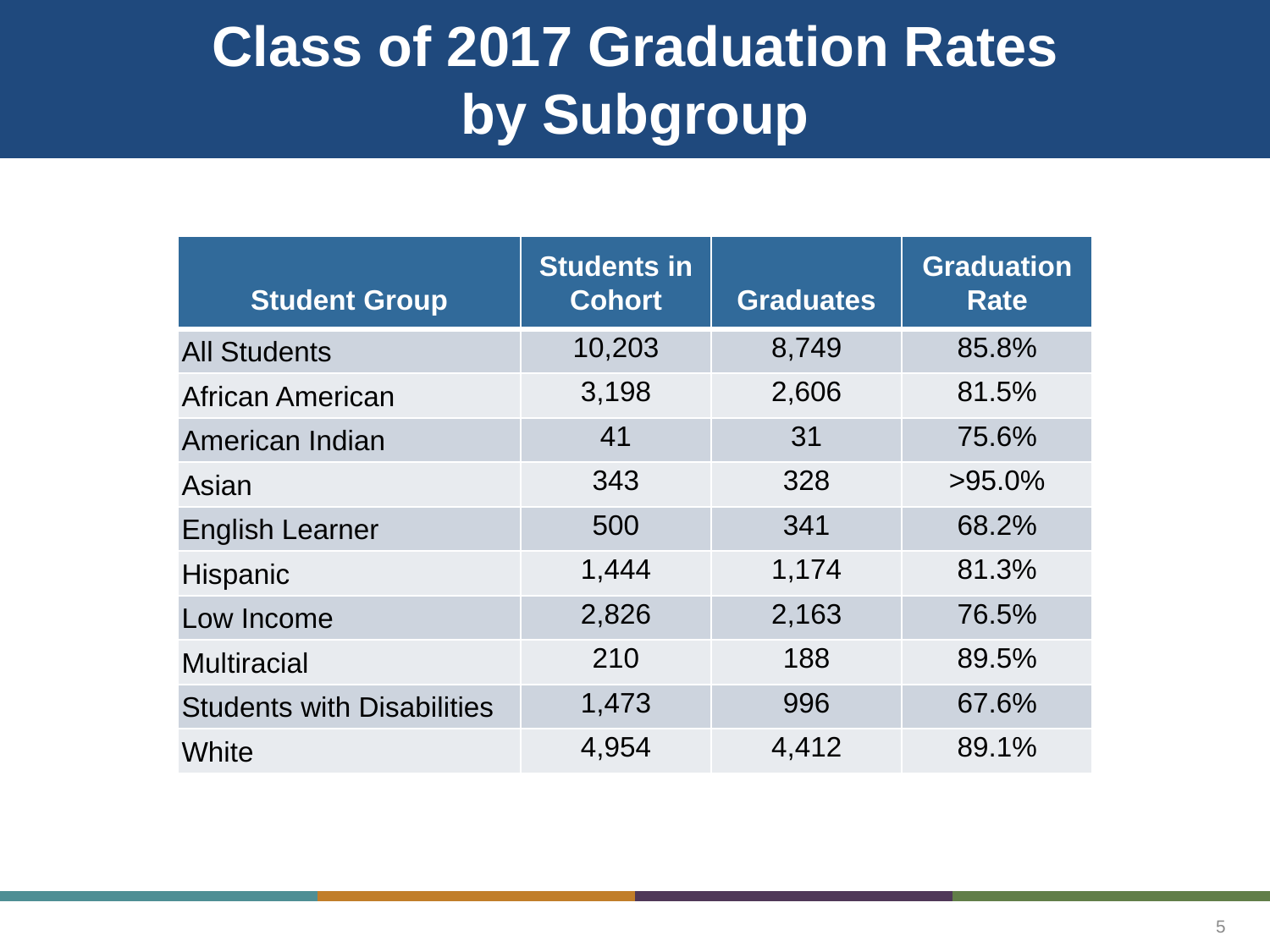### **Four-Year Adjusted Graduation Rate Trend by Subgroup, 2014–2017**

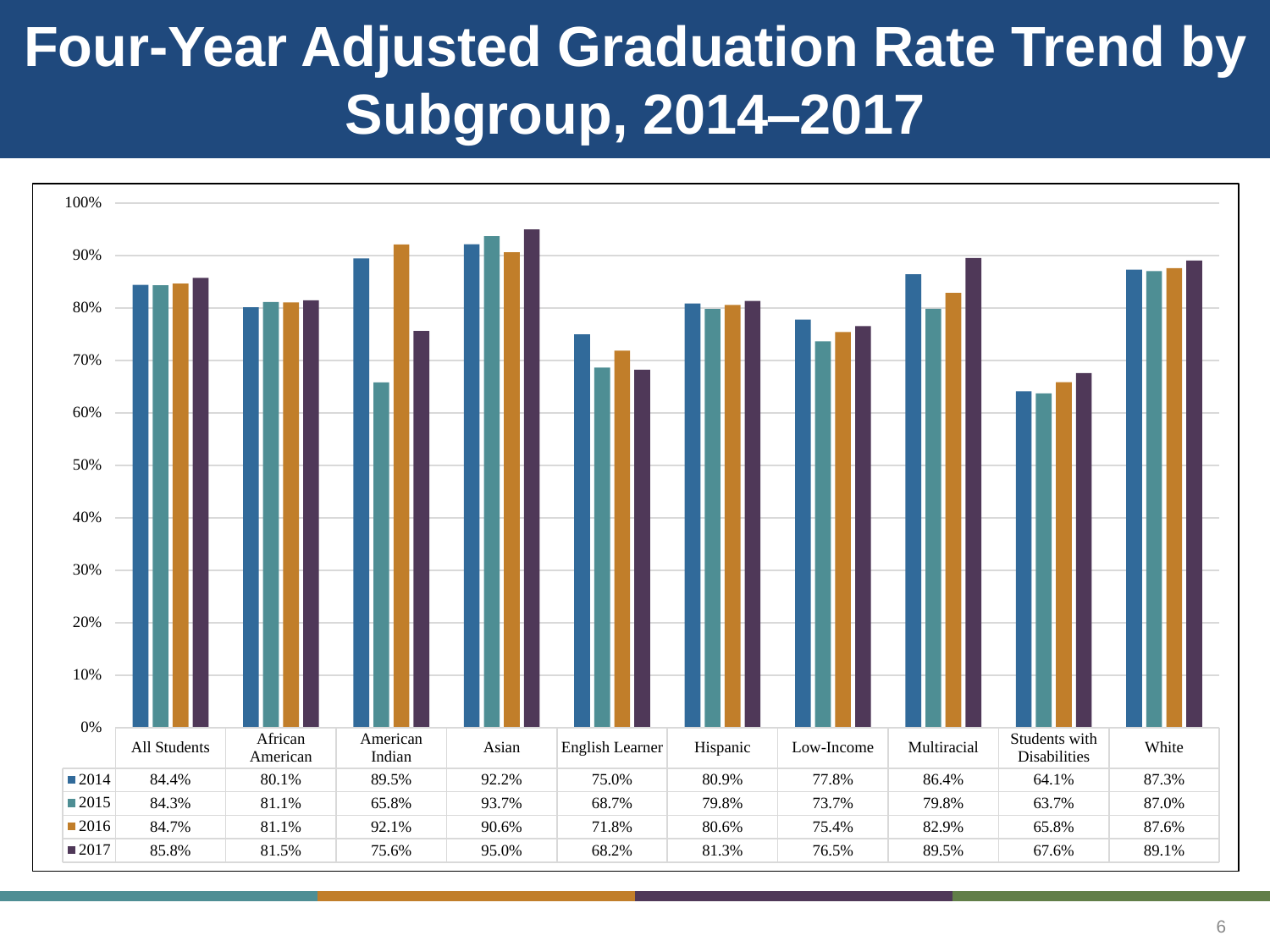### **Five-Year Adjusted Cohort Graduation Rate Calculation, Class of 2016**

- *Numerator* Number of 2016 cohort members who earned a regular high school diploma through the summer of 2017
- *Denominator* Number of first-time 9th graders in the fall of 2012 (starting cohort) plus students who transferred in, minus students who transferred out, emigrated, or deceased during school years 2012- 2013, 2013-2014, 2014-2015 and 2015-2016

2012 1<sup>st</sup> time 9<sup>th</sup> graders + incoming students – exiting students within the 5-year cohort Number of 2016 cohort members earning diploma through summer 2017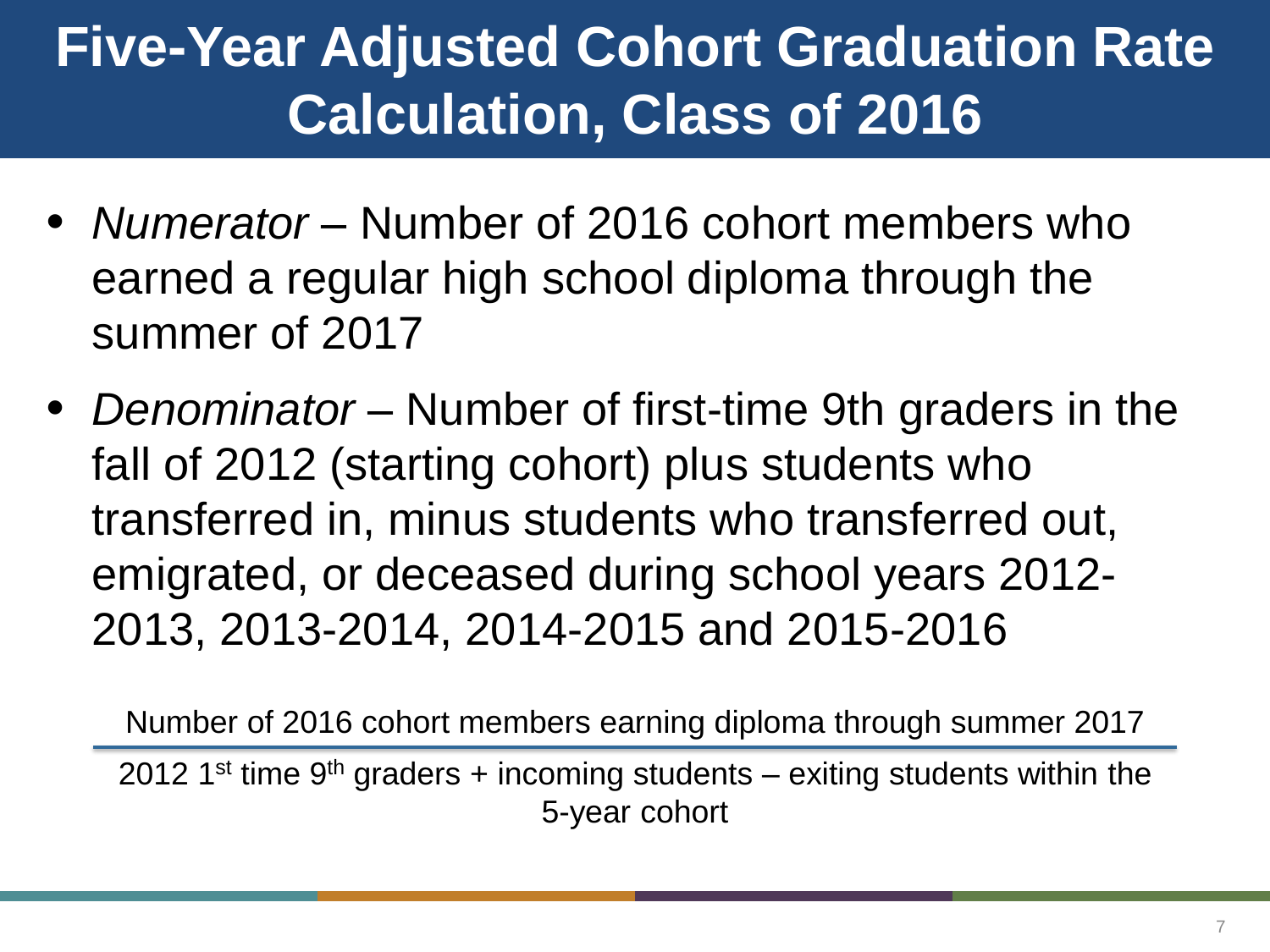### **Looking at a Five-Year Adjusted Cohort Graduation Rate Class of 2016**

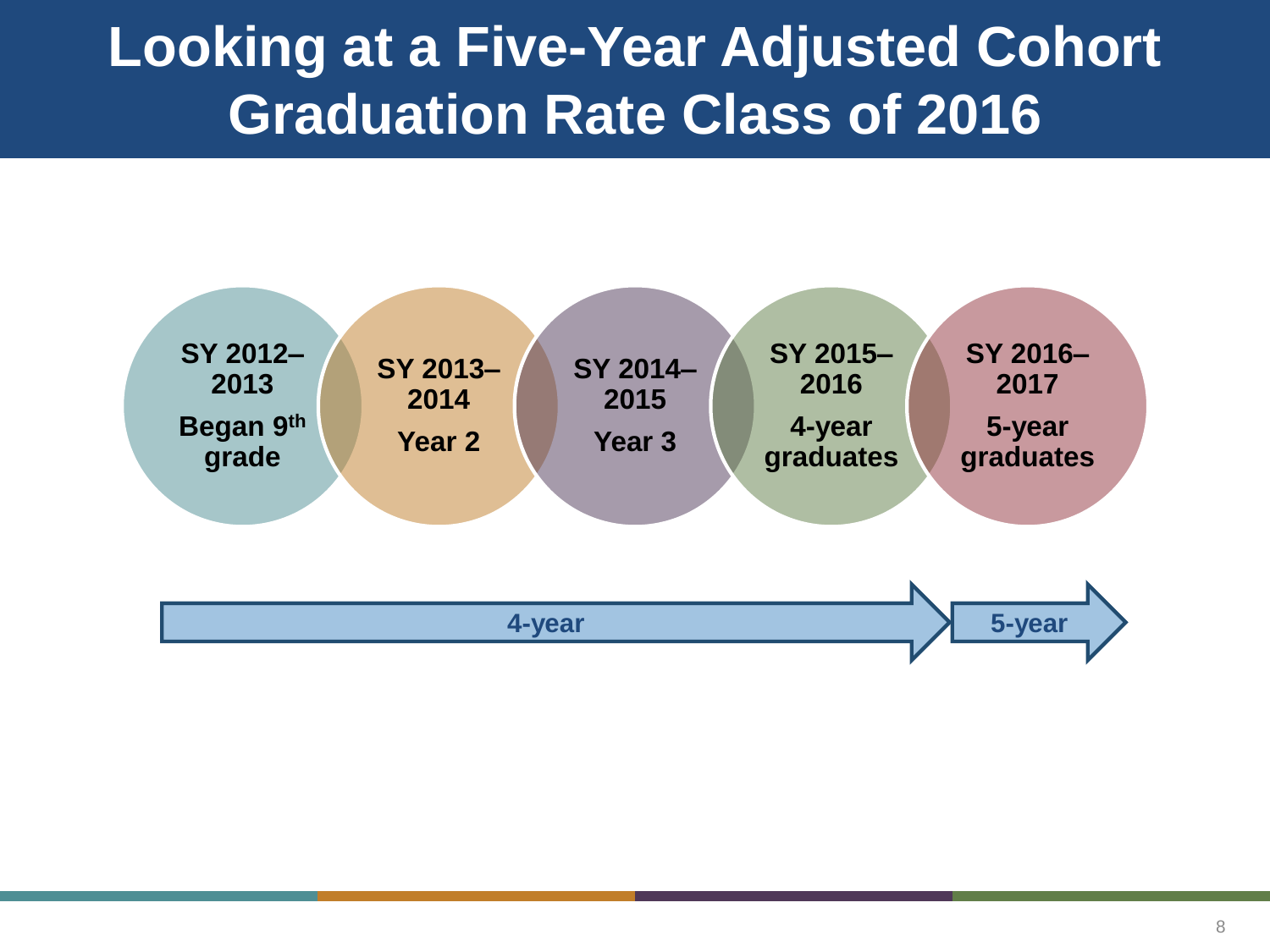### **Five-Year Adjusted Cohort Graduation Rate, Class of 2016**

| <b>Student Group</b>              | <b>Four-Year</b><br>Graduates | <b>Five-Year</b><br>Graduates | <b>Net Change Four-Year</b><br>in<br><b>Graduates</b> | <b>Rate</b> | <b>Five-Year</b><br>Graduation Graduation<br><b>Rate</b> | <b>Net Change</b><br><u>in</u><br><b>Graduation</b><br><b>Rate</b> |
|-----------------------------------|-------------------------------|-------------------------------|-------------------------------------------------------|-------------|----------------------------------------------------------|--------------------------------------------------------------------|
| <b>All Students</b>               | 8,353                         | 8,460                         | 107                                                   | 84.7%       | 85.6%                                                    | 1.0%                                                               |
| African American                  | 2,608                         | 2,666                         | 58                                                    | 81.1%       | 82.7%                                                    | 1.6%                                                               |
| American Indian                   | 35                            | 37                            | 2                                                     | 92.1%       | 97.4%                                                    | 5.3%                                                               |
| Asian                             | 310                           | 310                           | $\overline{0}$                                        | 90.6%       | 90.6%                                                    | 0.0%                                                               |
| <b>English Learner</b>            | 278                           | 284                           | 6                                                     | 71.8%       | 73.4%                                                    | 1.6%                                                               |
| <b>Hispanic</b>                   | 972                           | 985                           | 13                                                    | 80.6%       | 81.6%                                                    | 1.0%                                                               |
| Low Income                        | 2,282                         | 2,343                         | 61                                                    | 75.4%       | 77.3%                                                    | 1.9%                                                               |
| <b>Multiracial</b>                | 126                           | 129                           | 3                                                     | 82.9%       | 84.9%                                                    | 2.0%                                                               |
| <b>Students with Disabilities</b> | 924                           | 968                           | 44                                                    | 65.8%       | 68.8%                                                    | 3.0%                                                               |
| White                             | 4,291                         | 4,322                         | 31                                                    | 87.6%       | 88.1%                                                    | 0.6%                                                               |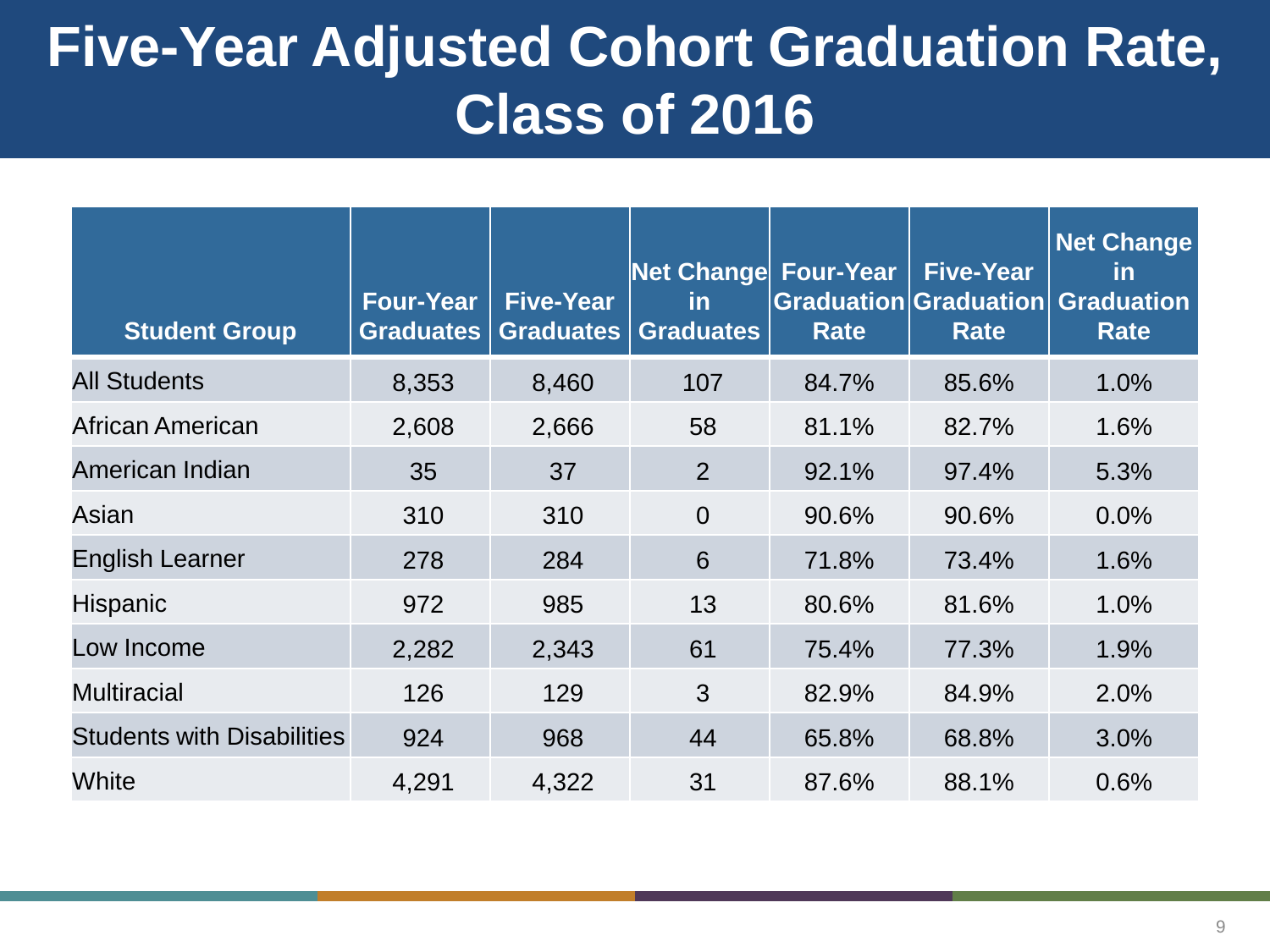### **Five-Year Adjusted Graduation Rate Trend by Subgroup, 2014–2016**



|            |      | All Students |  | African American |  | American Indian |                                         | Asian |  | English Learner                                         |  | Hispanic |  | Low-Income |                    | Multiracial |                | Students with<br><b>Disabilities</b> |                                                                                                                                                                                                                              | White |        |
|------------|------|--------------|--|------------------|--|-----------------|-----------------------------------------|-------|--|---------------------------------------------------------|--|----------|--|------------|--------------------|-------------|----------------|--------------------------------------|------------------------------------------------------------------------------------------------------------------------------------------------------------------------------------------------------------------------------|-------|--------|
|            | 2014 | 2015         |  |                  |  |                 | 2016 2014 2015 2016 2014 2015 2016 2014 |       |  | 2015 2016   2014 2015 2016   2014 2015 2016   2014 2015 |  |          |  |            | 2016   2014   2015 |             | 2016 2014 2015 |                                      | 2016   2014                                                                                                                                                                                                                  | 2015  | 2016 l |
| Four-Year  |      |              |  |                  |  |                 |                                         |       |  |                                                         |  |          |  |            |                    |             |                |                                      |                                                                                                                                                                                                                              |       |        |
| Graduation |      |              |  |                  |  |                 |                                         |       |  |                                                         |  |          |  |            |                    |             |                |                                      | 8.1%   84.4%   84.4%   84.7%   80.1%   81.1%   81.1%   89.5%   65.8%   92.1%   92.2%   93.7%   90.6%   75.0%   68.7%   71.8%   80.9%   79.8%   80.6%   77.8%   73.7%   75.4%   86.4%   79.8%   82.9%   64.1%   65.8%   65.8% |       |        |
| Five-Year  |      |              |  |                  |  |                 |                                         |       |  |                                                         |  |          |  |            |                    |             |                |                                      |                                                                                                                                                                                                                              |       |        |
| Graduation |      |              |  |                  |  |                 |                                         |       |  |                                                         |  |          |  |            |                    |             |                |                                      |                                                                                                                                                                                                                              |       |        |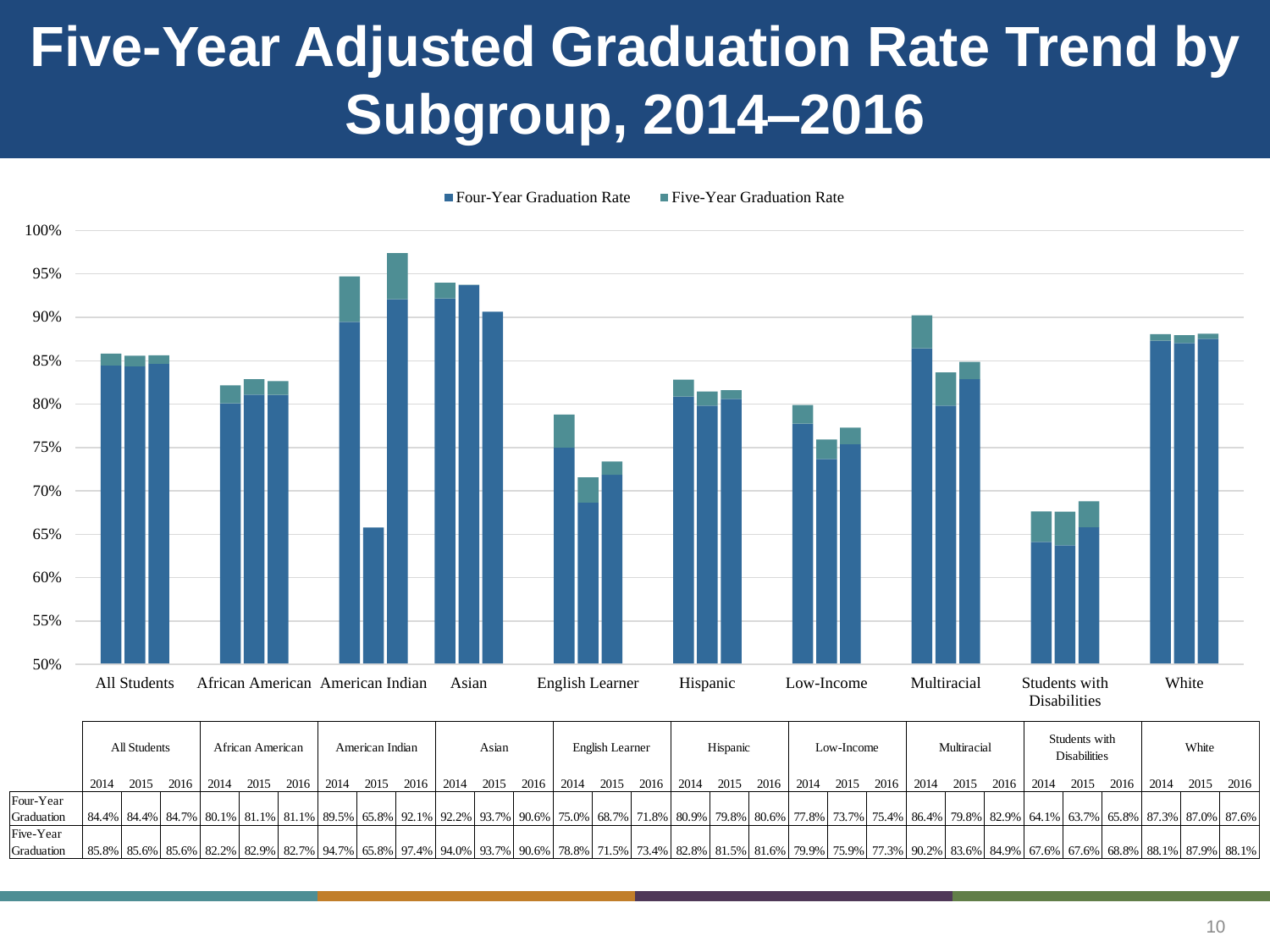### **Six-Year Adjusted Cohort Graduation Rate Calculation, Class of 2015**

- *Numerator* Number of 2015 cohort members who earned a regular high school diploma through the summer of 2017
- *Denominator* Number of first-time 9th graders in the fall of 2011 (starting cohort) plus students who transferred in, minus students who transferred out, emigrated, or deceased during school years 2011– 2012, 2012–2013, 2013–2014 and 2014–2015

Number of 2015 cohort members earning diploma through summer 2017

2011 1<sup>st</sup> time 9<sup>th</sup> graders + incoming students – exiting students within the 6-year cohort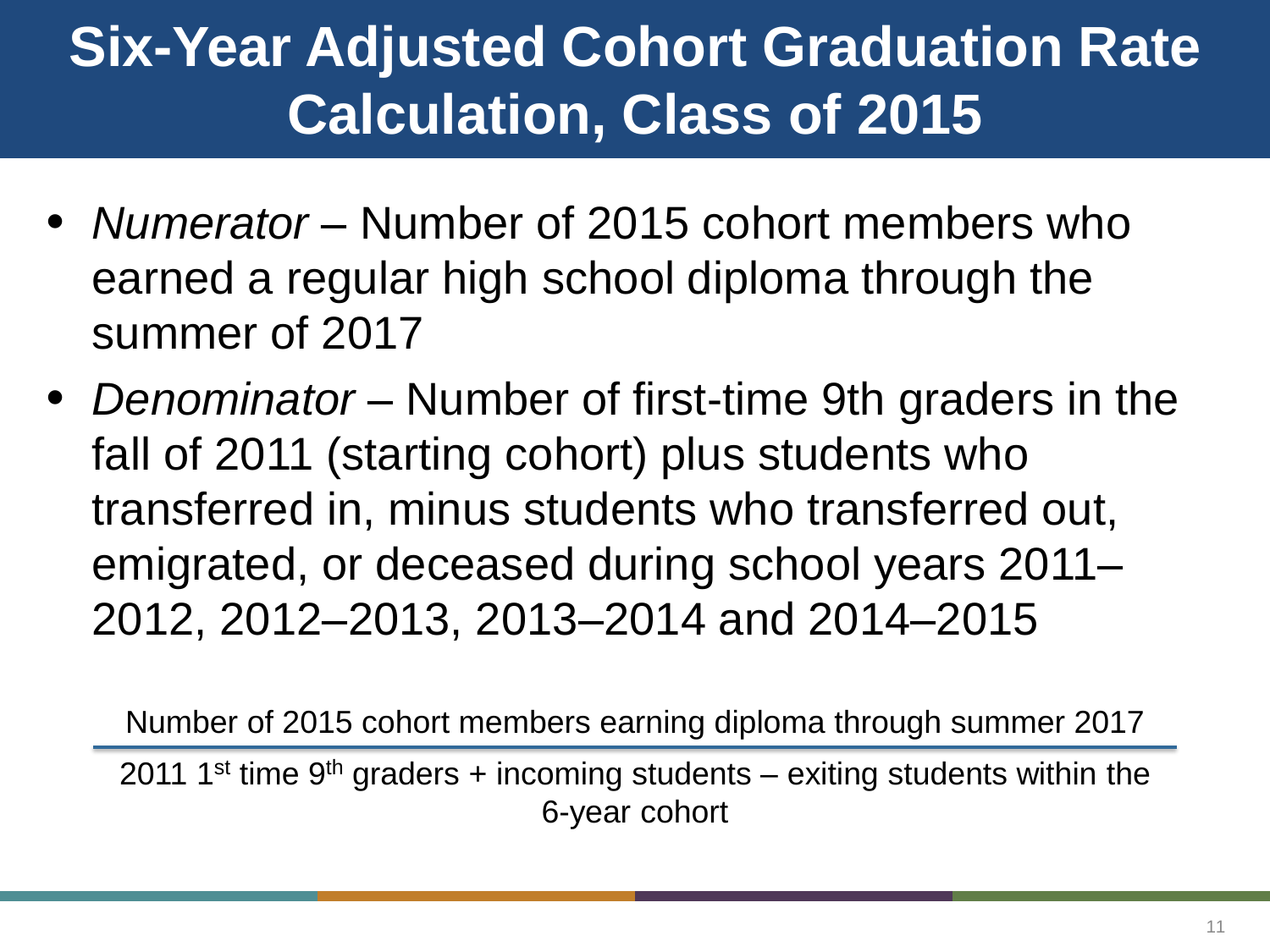### **Looking at a Six-Year Adjusted Cohort Graduation Rate Class of 2015**

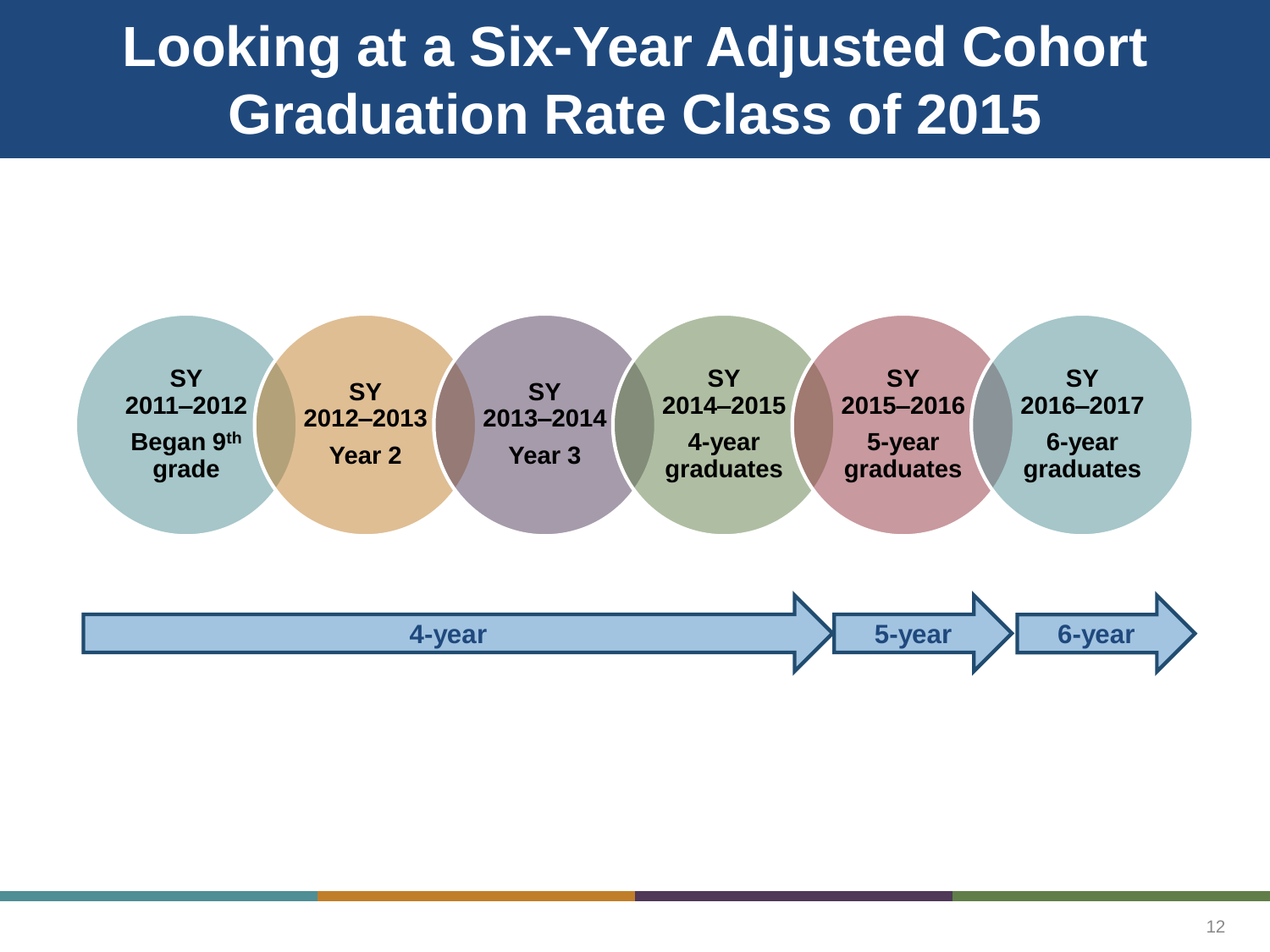### **Six-Year Adjusted Cohort Graduation Rate, Class of 2015**

| <b>Student</b><br><b>Group</b>              | <b>Four-Year</b><br>Graduates | <b>Five-Year</b><br>Graduates | <b>Six-Year</b><br>Graduates | <b>Net</b><br><b>Change in</b><br><b>Graduates</b><br>Year 4 to<br>Year 5 | <b>Net</b><br><b>Change in</b><br><b>Graduates</b><br>Year 5 to<br>Year 6 | <b>Four-Year</b><br><b>Graduation</b><br><b>Rate</b> | <b>Five-Year</b><br><b>Rate</b> | <b>Six-Year</b><br><b>Graduation Graduation</b><br>Rate |
|---------------------------------------------|-------------------------------|-------------------------------|------------------------------|---------------------------------------------------------------------------|---------------------------------------------------------------------------|------------------------------------------------------|---------------------------------|---------------------------------------------------------|
| <b>All Students</b>                         | 8,293                         | 8,433                         | 8,448                        | 140                                                                       | 15                                                                        | 84.4%                                                | 85.6%                           | 85.7%                                                   |
| <b>African</b><br><b>American</b>           | 2,628                         | 2,691                         | 2,697                        | 63                                                                        | $6\phantom{1}$                                                            | 81.1%                                                | 82.9%                           | 83.0%                                                   |
| <b>American</b><br>Indian                   | 25                            | 25                            | 25                           | $\boldsymbol{0}$                                                          | $\mathbf 0$                                                               | 65.8%                                                | 65.8%                           | 65.8%                                                   |
| <b>Asian</b>                                | 328                           | 329                           | 330                          | 1                                                                         | $\mathbf 1$                                                               | 93.7%                                                | 93.7%                           | 94.0%                                                   |
| <b>English</b><br><b>Learner</b>            | 252                           | 264                           | 269                          | 12                                                                        | 5 <sup>5</sup>                                                            | 68.7%                                                | 71.5%                           | 72.9%                                                   |
| <b>Hispanic</b>                             | 889                           | 910                           | 915                          | 21                                                                        | $5\phantom{1}$                                                            | 79.8%                                                | 81.5%                           | 81.9%                                                   |
| <b>Low Income</b>                           | 2,055                         | 2,124                         | 2,132                        | 69                                                                        | 8                                                                         | 73.7%                                                | 75.9%                           | 76.1%                                                   |
| <b>Multiracial</b>                          | 87                            | 92                            | 92                           | $5\phantom{1}$                                                            | $\blacksquare$                                                            | 79.8%                                                | 83.6%                           | 83.6%                                                   |
| <b>Students with</b><br><b>Disabilities</b> | 872                           | 931                           | 936                          | 59                                                                        | $5\overline{)}$                                                           | 63.7%                                                | 67.6%                           | 67.9%                                                   |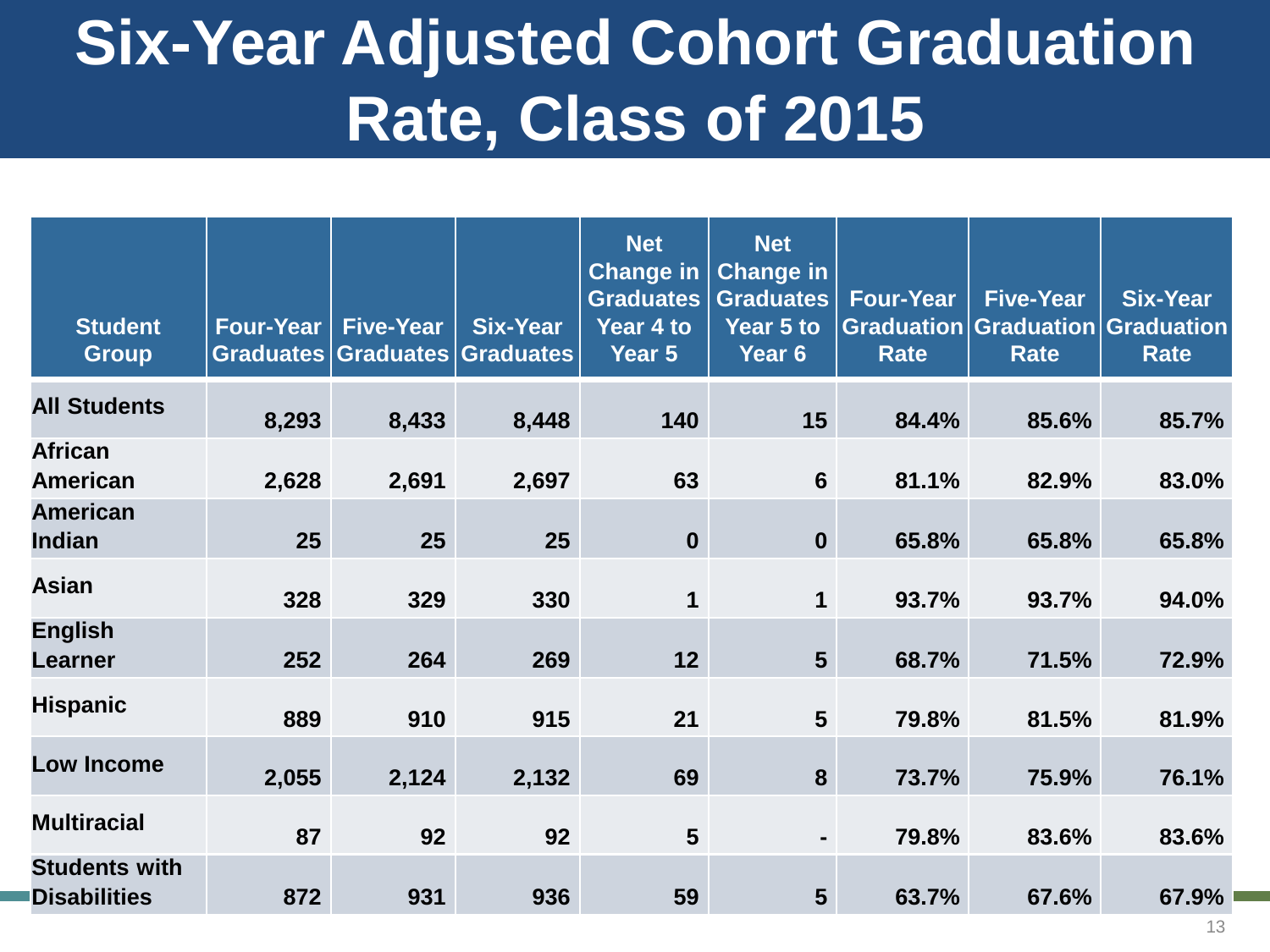### **Six-Year Adjusted Graduation Rate Trend by Subgroup, 2013–2015**

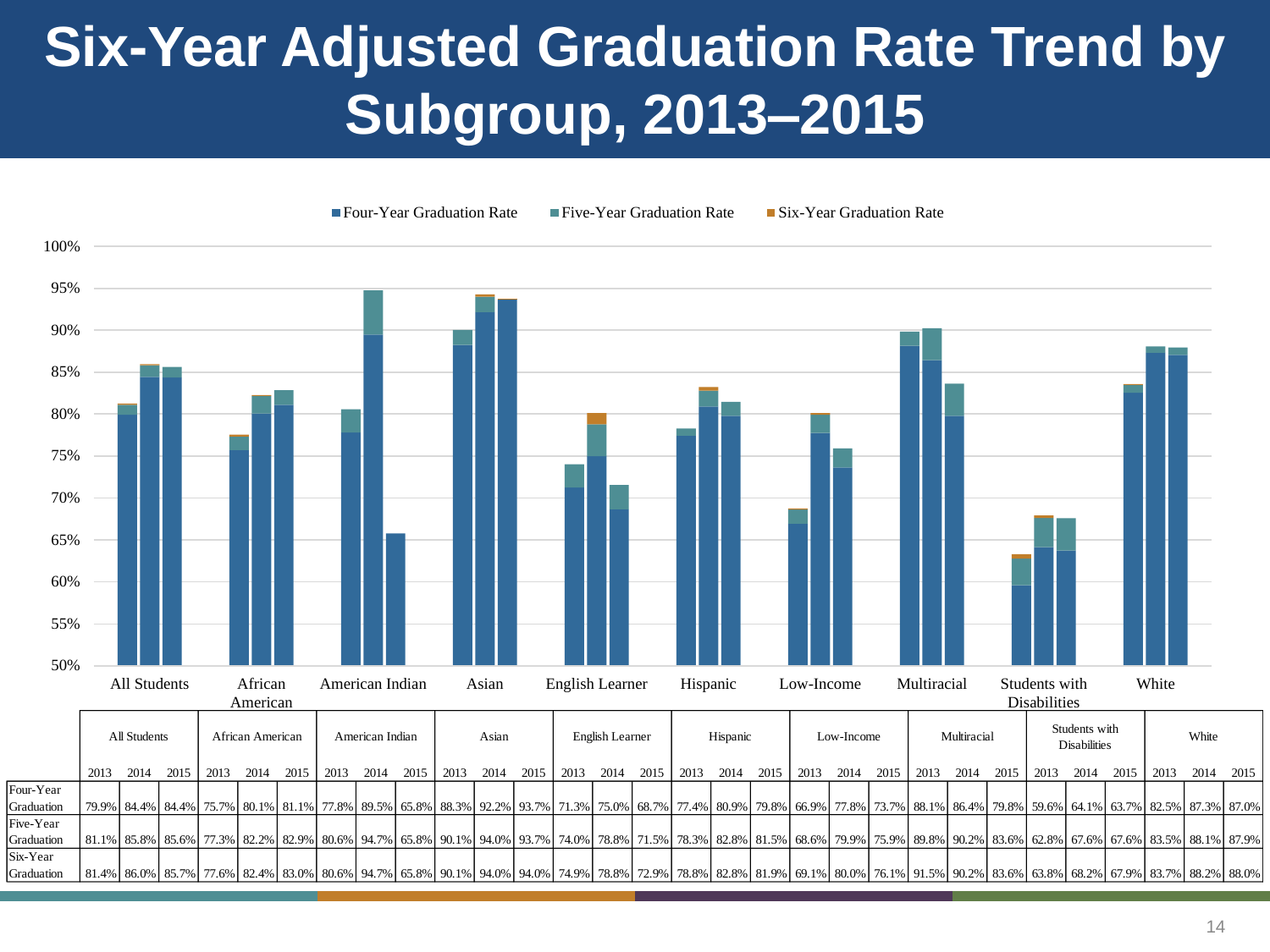# **DROPOUT DATA 2013–2017**



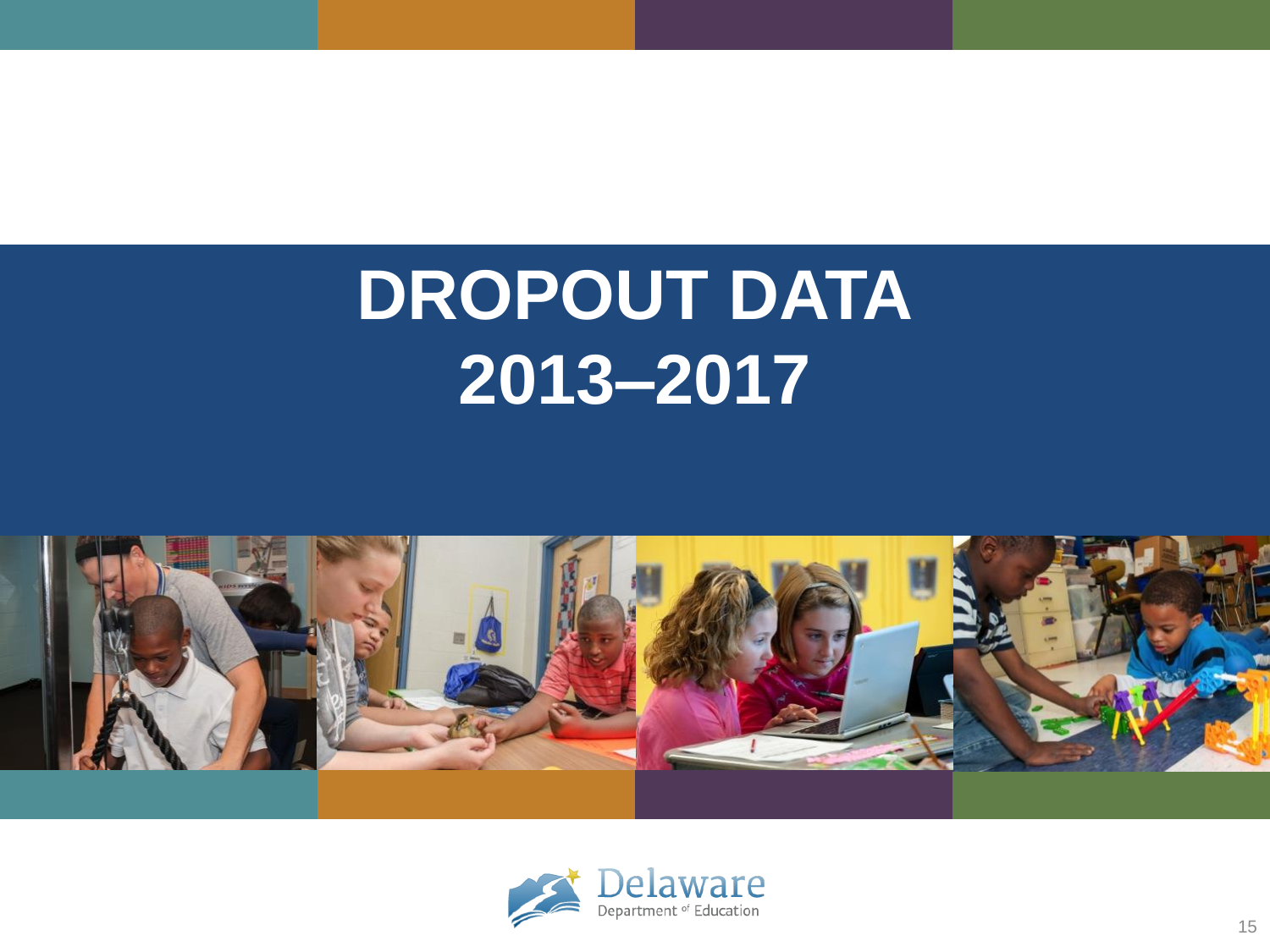### **Dropout Definition and Calculation**

#### Dropout rate:

- Dropout rate is calculated for grades 9–12 as prescribed by the National Center for Educational Statistics (NCES)
- Dropout rate is total number of students (grades 9–12) who dropped out in a single year, divided by the total enrollment of the same school year—this is reported as the event (annual) dropout rate

Number of dropout students in grades 9–12

Total enrollment of the same school year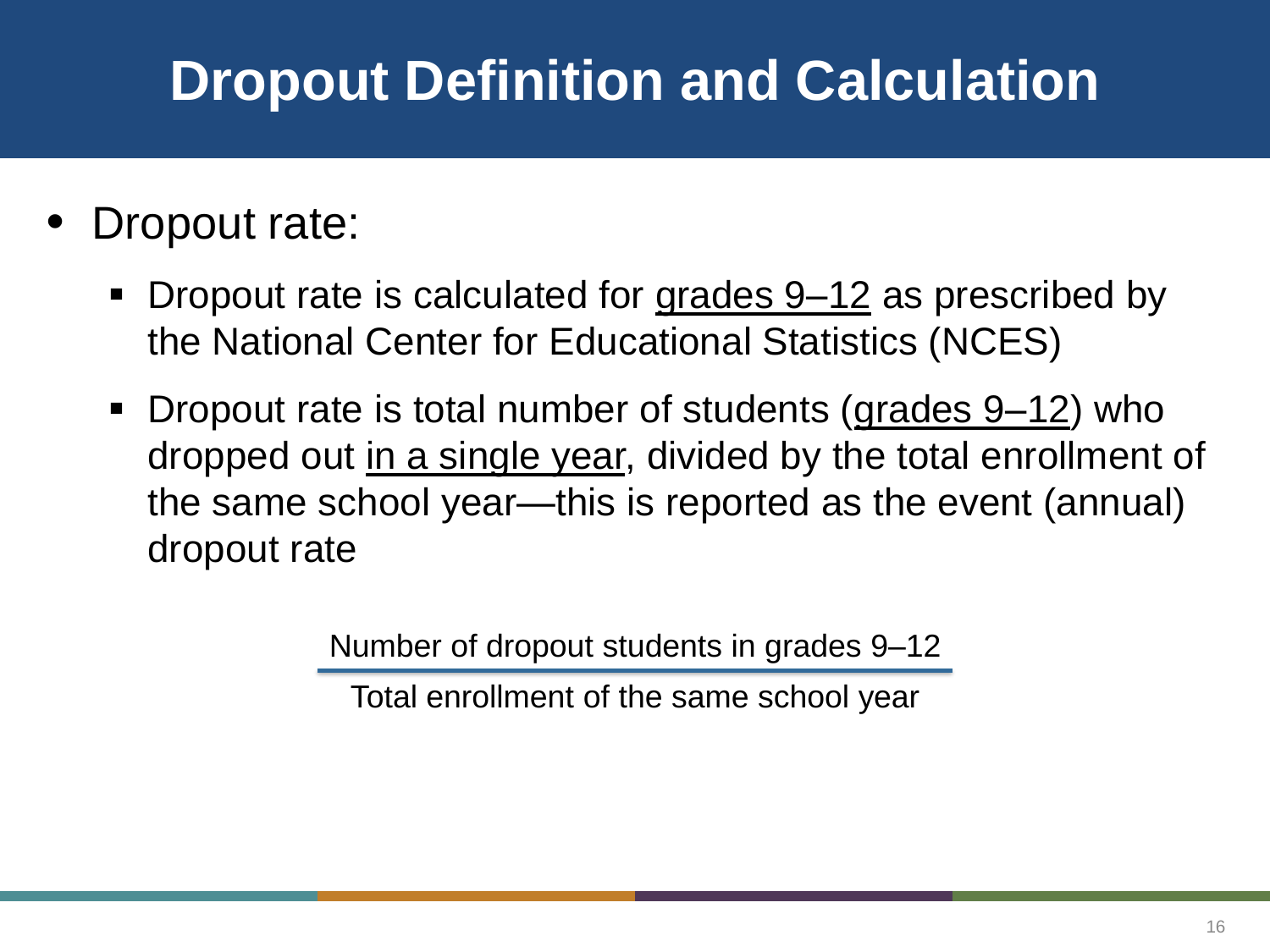### **Looking at Dropout Rate by School Year 2016–2017**



**School Year 2016-2017**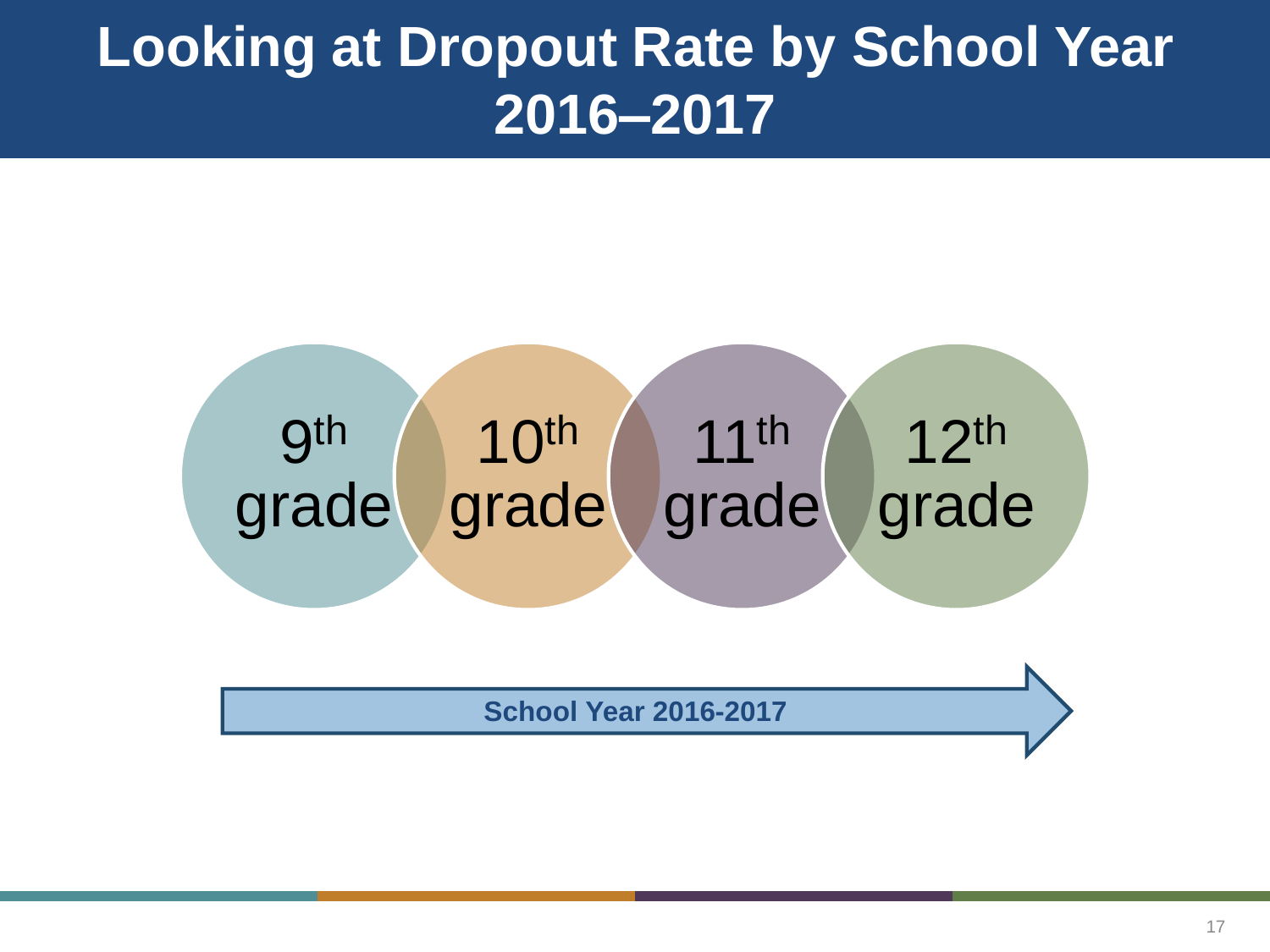### **Dropout Summary Statewide Data**

- For the 2016–2017 school year, grades 9–12:
	- 700 of the 40,884 students enrolled dropped out of school during the school year
	- Annual dropout rate for 2016-2017 is 1.7%
	- Slight increase from the previous year's rate of 1.4%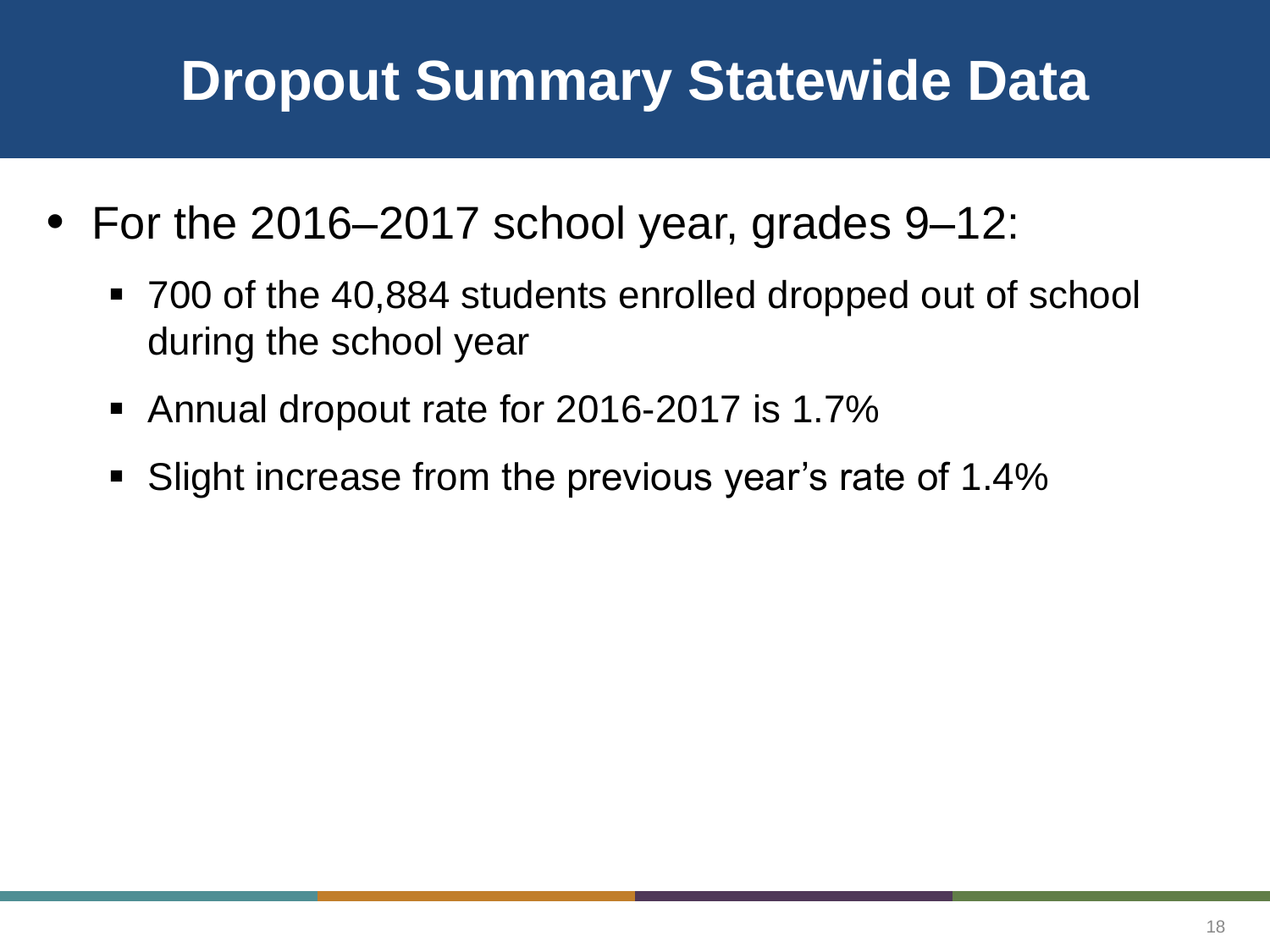### **Dropout Rate by Race/Ethnicity, 2007–2017**

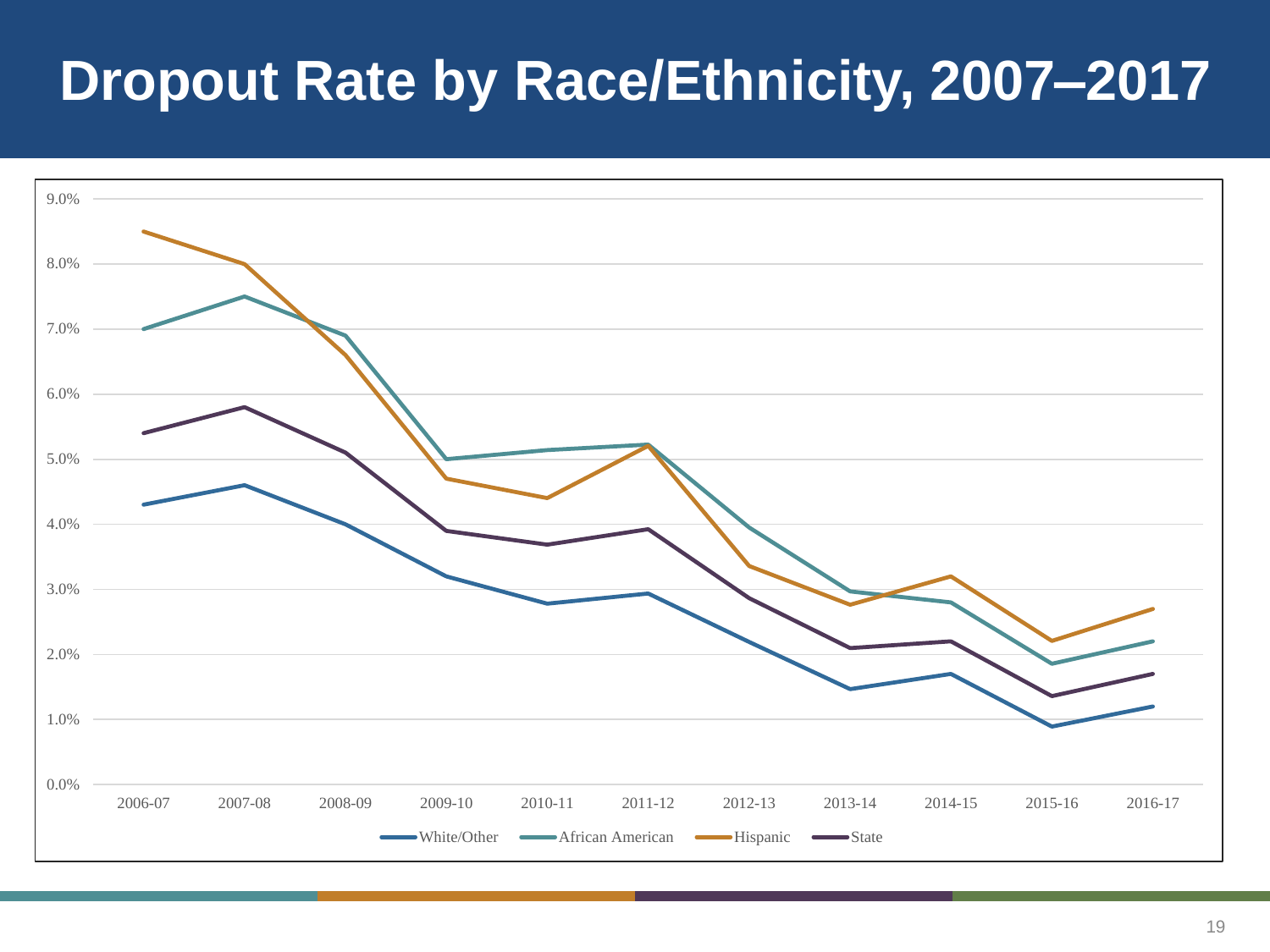### **Dropouts, Rates, and Enrollment by Gender and Race/Ethnicity, 2016–2017**

| <b>Delaware Dropouts, Dropout Rates and Student Enrollments</b><br>Gender by Race (Grades 9–12) |                            |                                    |                               |            |  |                                |                         |                        |                  |  |  |  |
|-------------------------------------------------------------------------------------------------|----------------------------|------------------------------------|-------------------------------|------------|--|--------------------------------|-------------------------|------------------------|------------------|--|--|--|
|                                                                                                 |                            | <b>Number of Enrolled Students</b> |                               |            |  | <b>Number of Dropouts/Rate</b> |                         |                        |                  |  |  |  |
| <b>Gender</b>                                                                                   | <b>African</b><br>American | <b>Hispanic</b>                    | <b>White/</b><br><b>Other</b> | <b>All</b> |  | <b>African</b><br>American     | <b>Hispanic</b>         | White/<br><b>Other</b> | <b>All</b>       |  |  |  |
| <b>Male</b>                                                                                     | 6,538                      | 3,005                              | 11,384                        | 20,977     |  | 169<br>$(2.6\%)$               | 85<br>$(2.8\%)$         | 164<br>$(1.4\%)$       | 418<br>$(2.0\%)$ |  |  |  |
| <b>Female</b>                                                                                   | 6,371                      | 2,913                              | 10,623                        | 19,907     |  | 112<br>$(1.8\%)$               | 76<br>$(2.6\%)$         | 94<br>$(0.9\%)$        | 282<br>$(1.4\%)$ |  |  |  |
| <b>Total</b>                                                                                    | 12,909                     | 5,968                              | 22,007                        | 40,884     |  | 281<br>$(2.2\%)$               | <b>161</b><br>$(2.7\%)$ | 258<br>$(1.2\%)$       | 700<br>$(1.7\%)$ |  |  |  |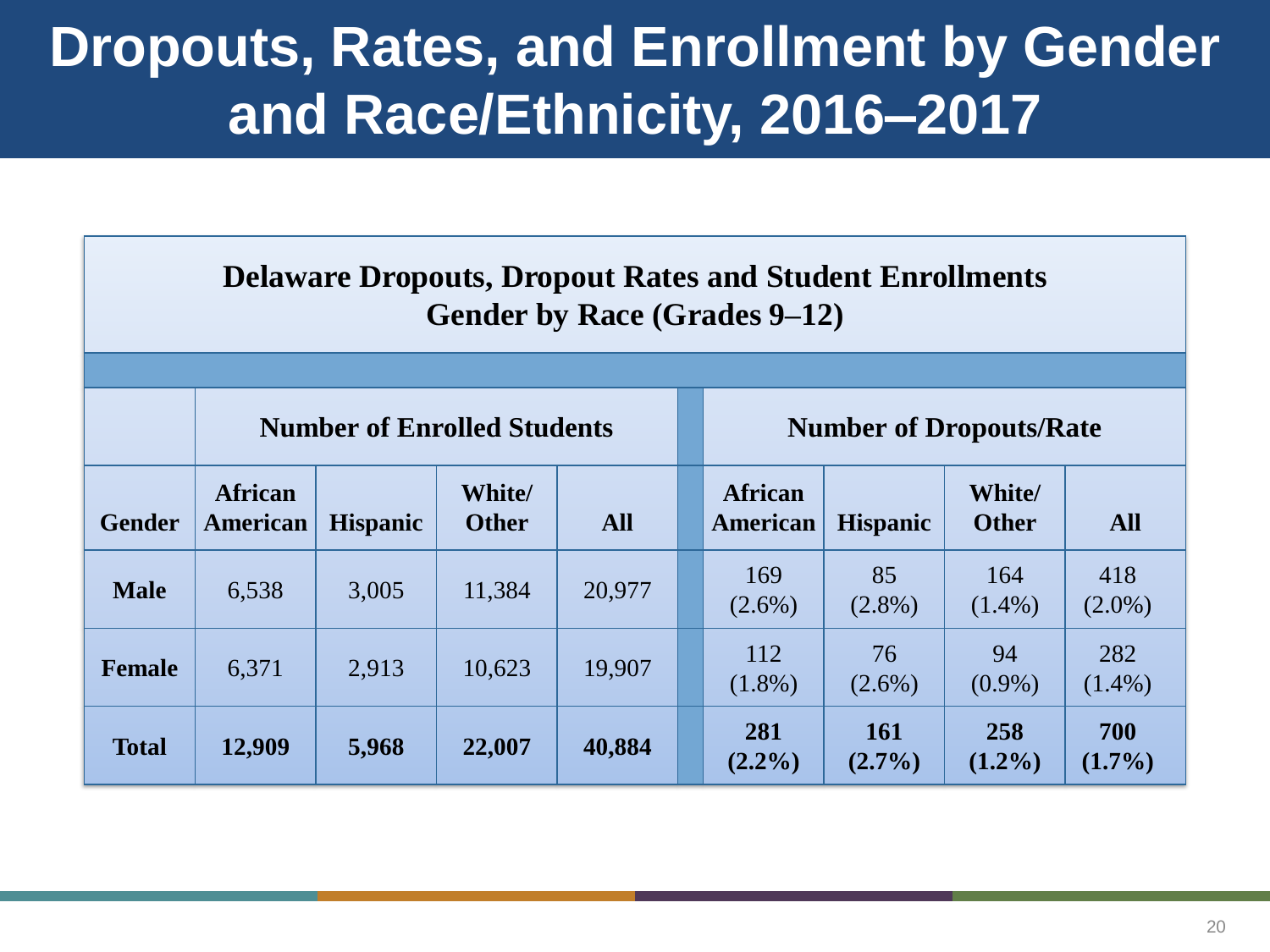

### **Dropout Map**

• Dropout Map includes dropouts by geographic area of residence, 2016- 2017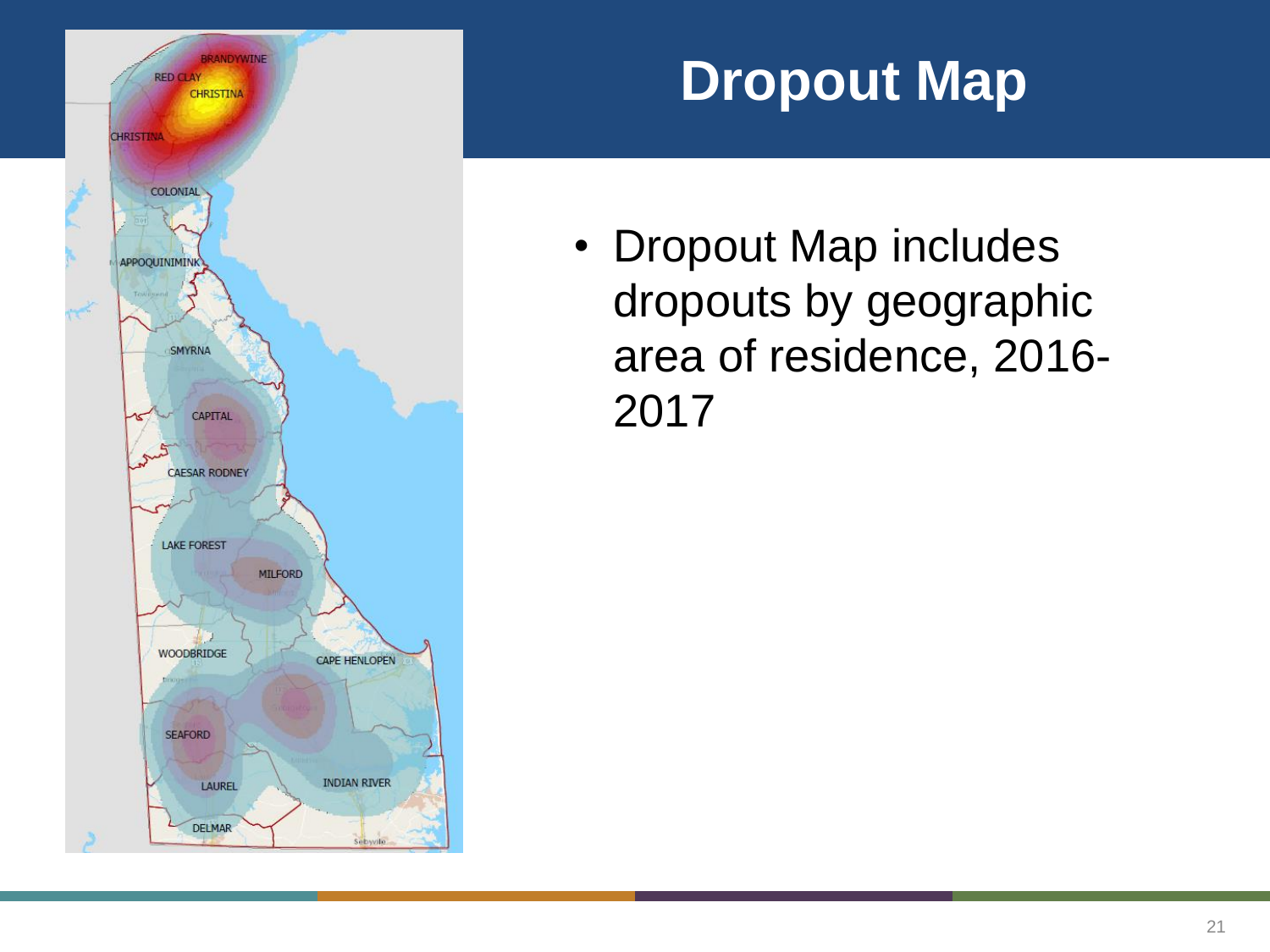### **Dropouts by County**

| <b>Dropouts by County, including Wilmington</b><br>2016-2017 |                 |                                         |  |  |  |  |  |  |  |  |  |
|--------------------------------------------------------------|-----------------|-----------------------------------------|--|--|--|--|--|--|--|--|--|
| County/<br><b>City</b>                                       | <b>Dropouts</b> | <b>Percentage of</b><br><b>Dropouts</b> |  |  |  |  |  |  |  |  |  |
| <b>Wilmington</b>                                            | 77              | 11.0%                                   |  |  |  |  |  |  |  |  |  |
| <b>New Castle</b>                                            | 297             | 42.4%                                   |  |  |  |  |  |  |  |  |  |
| <b>Kent</b>                                                  | 122             | 17.4%                                   |  |  |  |  |  |  |  |  |  |
| <b>Sussex</b>                                                | 204             | 29.2%                                   |  |  |  |  |  |  |  |  |  |
| <b>Total</b>                                                 | 700             | 100.0%                                  |  |  |  |  |  |  |  |  |  |



*Note: Wilmington dropouts are defined by students who reside in zip codes 19801 and 19802*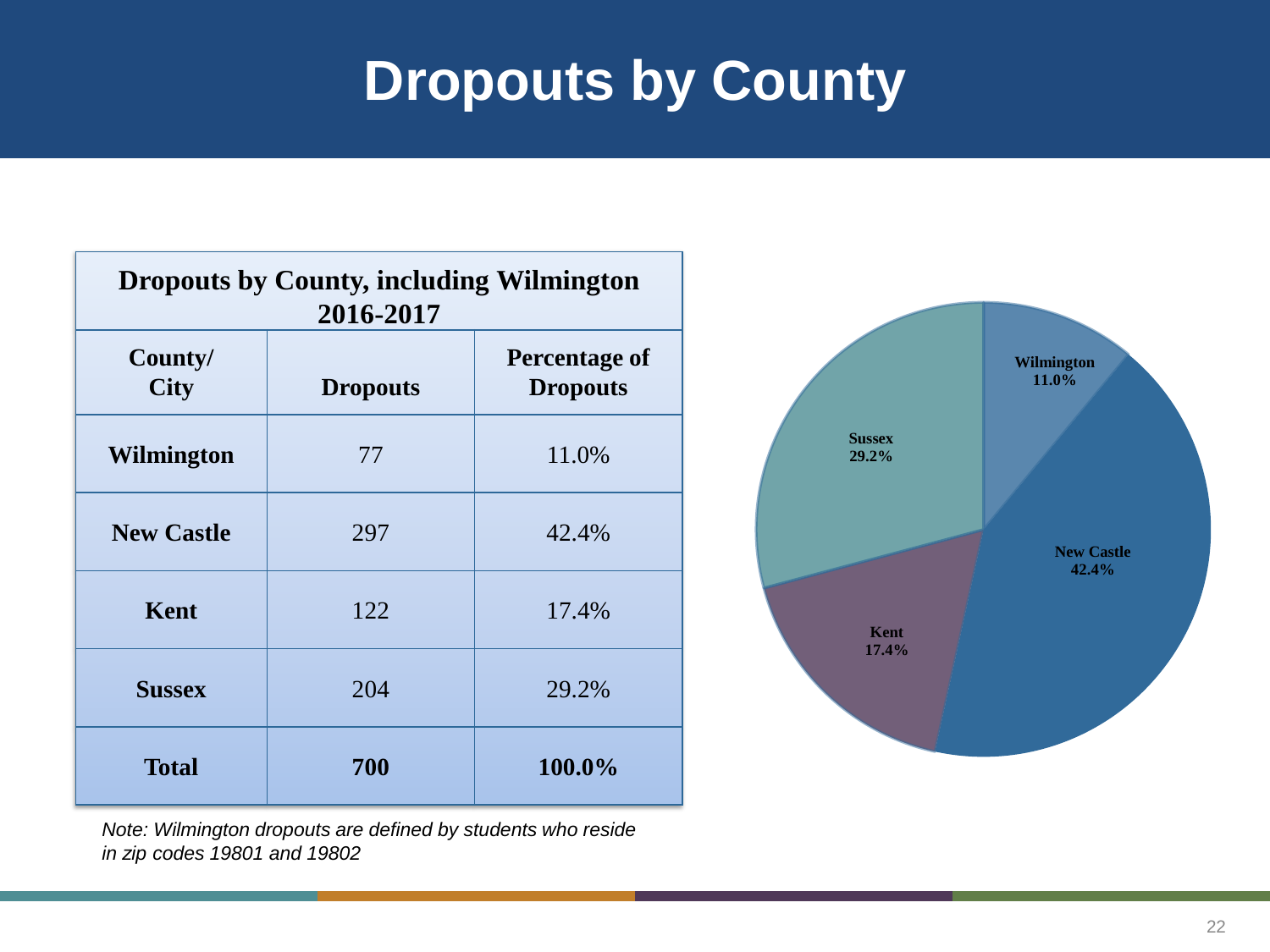### **Four-Year Adjusted Cohort Dropout Definition and Calculation**

- Cohort Dropout rate:
	- Dropout rate is total number of students (grades 9–12) who dropout within the 4-year cohort period divided by the number of students who form the adjusted cohort.

Number of cohort dropout students in grades 9–12

Total enrollment of the adjusted cohort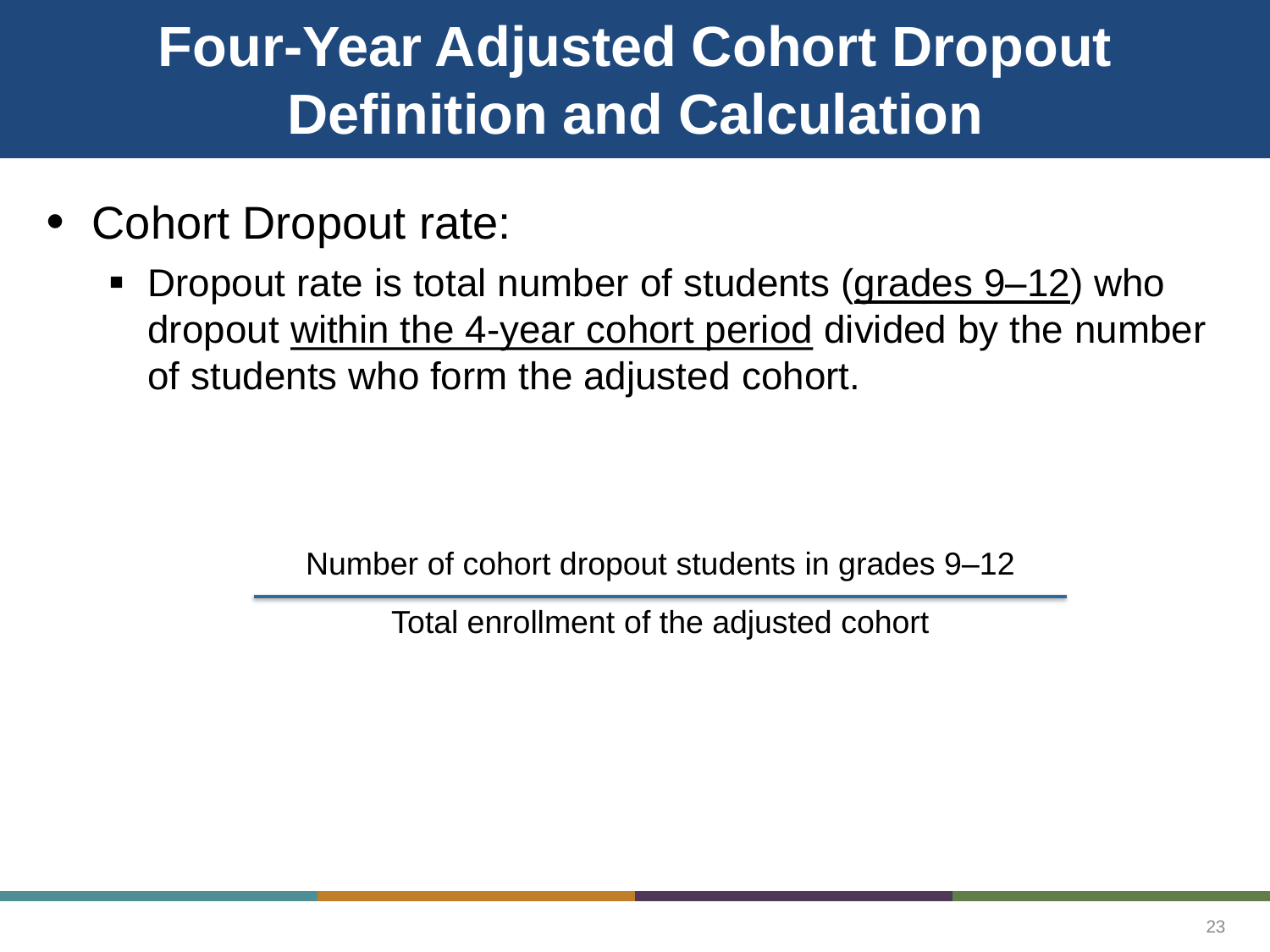### **Looking at Cohort Dropout Rate by School Year 2013–2017**



**School Year 2013–2017**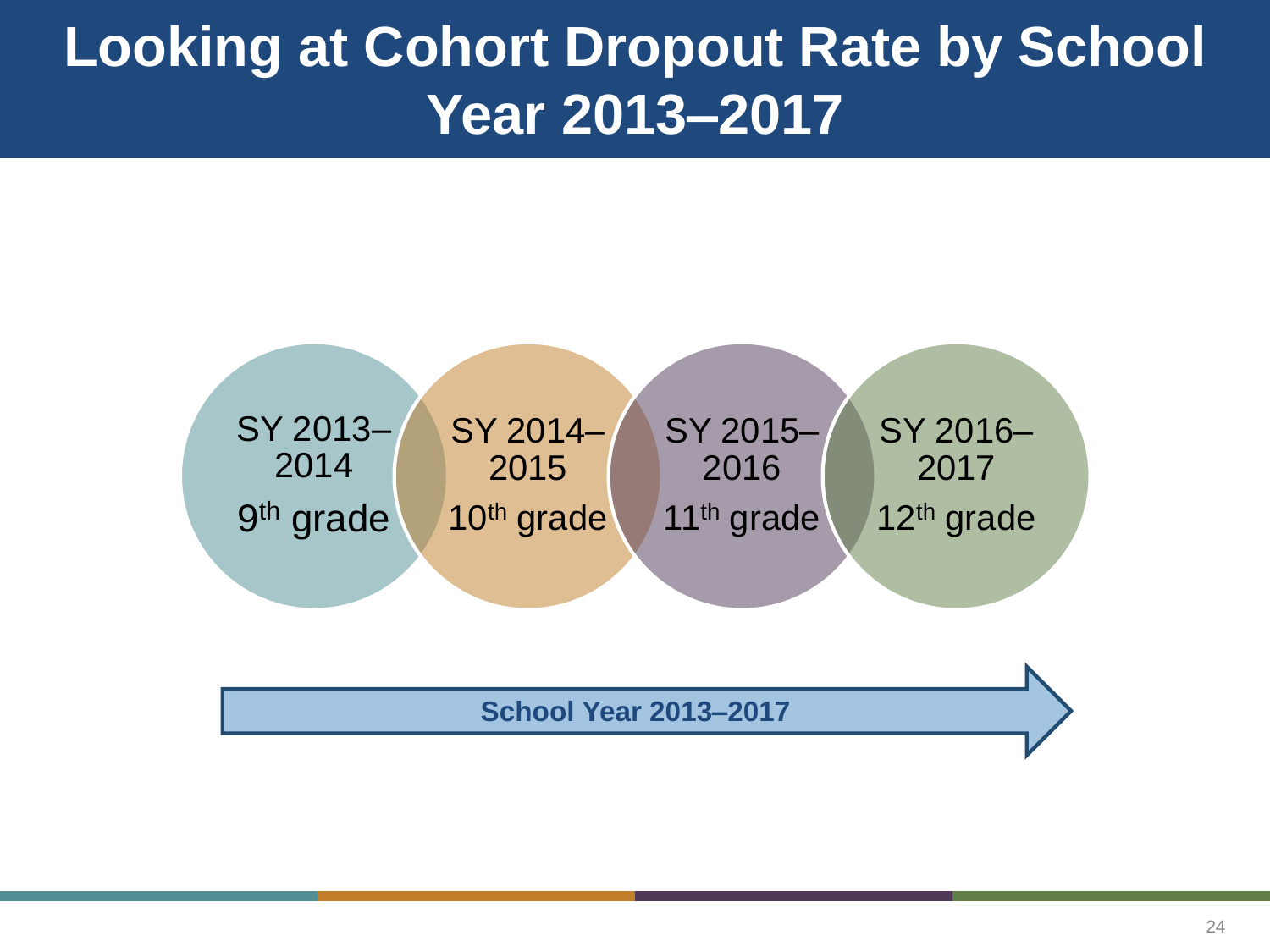### **Four-Year Adjusted Cohort Dropout Rates by Cohort Class**

| <b>Cohort Class</b>                                     | # of Students that<br>dropped out in<br>Year 1 (Grade 9) | # of Students that<br>dropped out in<br>Year 2<br>(Grade 10) | # of Students that<br>dropped out in<br>Year 3 (Grade 11) | # of Students that<br>dropped out in<br>Year 4 (Grade 12) | <b>Total # of Dropouts</b><br>over the 4 years | Four-Year<br><b>Adjusted Cohort</b><br><b>Dropout Rate</b> |
|---------------------------------------------------------|----------------------------------------------------------|--------------------------------------------------------------|-----------------------------------------------------------|-----------------------------------------------------------|------------------------------------------------|------------------------------------------------------------|
| Class of 2013<br>Began 9th grade in<br><b>Fall 2009</b> | 281<br>(37.6%)                                           | 109<br>(14.6%)                                               | 213<br>(28.5%)                                            | 144<br>(19.3%)                                            | 747                                            | 7.3%                                                       |
| Class of 2014<br>Began 9th grade in<br><b>Fall 2010</b> | 60<br>$(12.4\%)$                                         | 179<br>(36.9%)                                               | 134<br>(27.6%)                                            | 112<br>$(23.1\%)$                                         | 485                                            | 5.0%                                                       |
| Class of 2015<br>Began 9th grade in<br><b>Fall 2011</b> | 88<br>(20.4%)                                            | 101<br>$(23.4\%)$                                            | 115<br>(26.7%)                                            | 127<br>(29.5%)                                            | 431                                            | 4.4%                                                       |
| Class of 2016<br>Began 9th grade in<br><b>Fall 2012</b> | 39<br>$(10.4\%)$                                         | 115<br>(30.6%)                                               | 146<br>$(38.8\%)$                                         | 76<br>(20.2%)                                             | 376                                            | 3.81%                                                      |
| Class of 2017<br>Began 9th grade in<br><b>Fall 2013</b> | 3<br>(1.9%)                                              | 84<br>(54.2%)                                                | 23<br>(14.8%)                                             | 45<br>$(29.0\%)$                                          | 155                                            | 1.53%                                                      |

Note: Percentages in parentheses represent the percent of total dropouts in the cohort that dropped in the that grade.